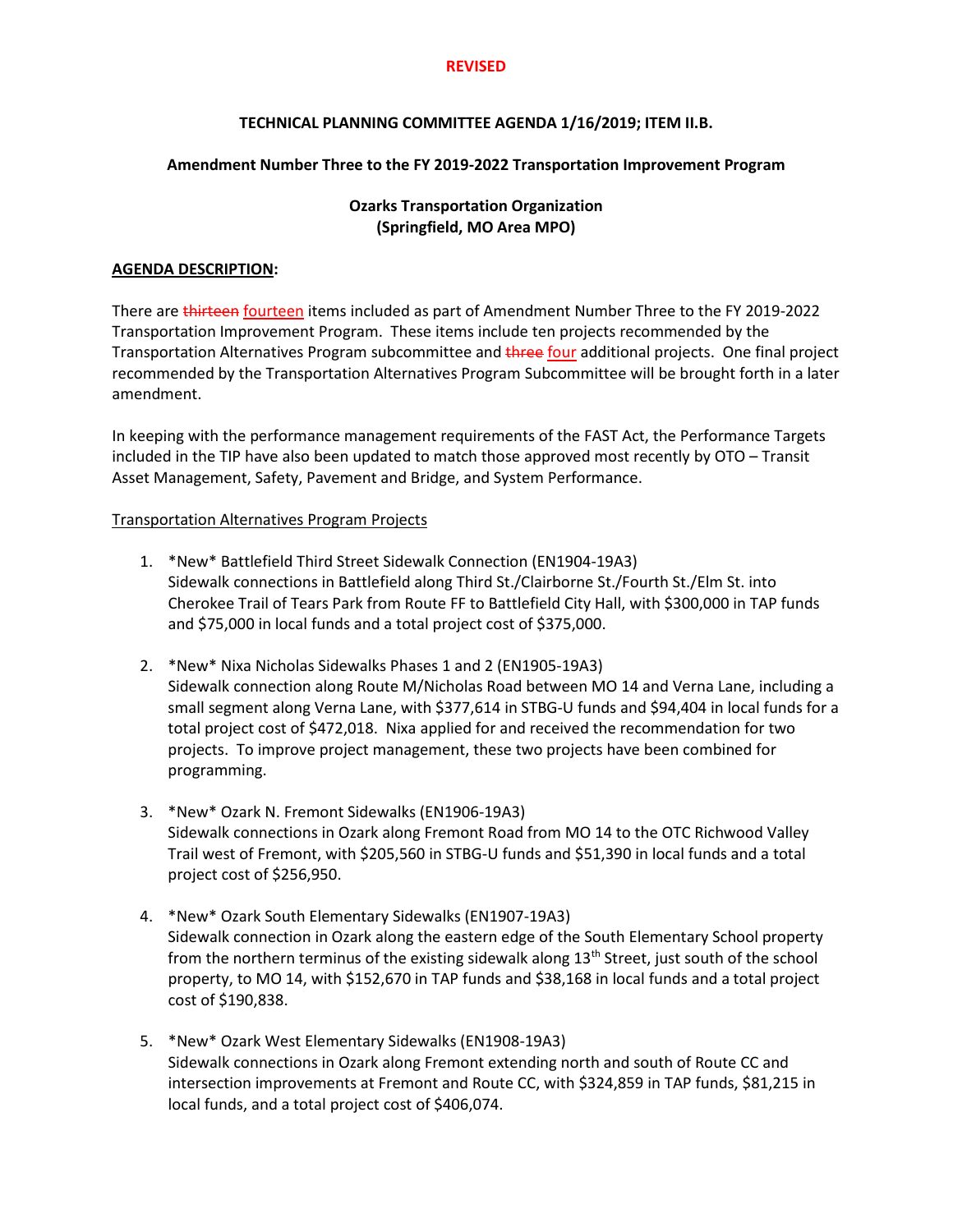- 6. \*New\* Springfield Greenwood Galloway Trail Connection (EN1909-19A3) Sidewalk connections along Lone Pine Avenue and Covington Street from Greenwood Street to the Galloway Trail, with \$183,365 in STBG-U funds and \$45,841 in local funds and a total project cost of \$229,206.
- 7. \*New\* Galloway Trail Reconstruction (EN1910-19A3) Reconstruction of the Galloway Greenway Trail in Springfield along Lone Pine Ave. from Sequiota Park to Republic Rd., with \$146,098 in STBG-U funds and \$36,524 in local funds and a total project cost of \$182,622.
- 8. \*New\* Fassnight from Jefferson to Phelps Grove Park (EN1911-19A3) Trail connections in Springfield along Bennett Street from Jefferson to Phelps Grove Park, with gaps at 1400 and 1415 E Bennett, with \$72,708 in TAP funds and \$18,177 in local funds and a total project cost of \$90,885.
- 9. \*New\* Springfield Luster Sidewalks Seminole to Sunset (EN1912-19A3) Sidewalk connections in Springfield along Luster Avenue from Seminole Street to Sunset Drive, with \$85,911 in TAP funds and \$21,478 local funds and a total project cost of \$107,389.
- 10. \*New\* Springfield Harvard Sidewalk Swallow to Aladdin (EN1913-19A3) Sidewalk connections in Springfield along Harvard Avenue from Swallow Street to Aladdin Court, with \$110,869 in STBG-U funds and \$27,717 in local funds and a total project cost of \$138,586.

# Additional Projects

- 11. \*New\* On-Call Bridge Repairs (MO1906-19A3) MoDOT is requesting to add a project for on-call bridge repairs in FY 2019, with \$177,600 in federal and \$44,400 in state for a project total of \$222,000.
- 12. \*REVISED\* Campbell and Republic Road Intersection (SP1818-19A3) Funding for the Campbell and Republic Road Intersection has been reprogrammed to FY 2019 and FY 2020. This is a cost share between the City of Springfield and MoDOT, with \$963,200 local, \$472,800 state, and \$3,292,000 federal for a project total of \$4,728,800
- 13. \*REVISED\* Riverside Bridge (OK1802-19A3) Funding for the Riverside Bridge Project has been brought forward from FY 2018 to 2019 and funding sources have been aligned with the Riverside Bridge Intergovernmental Agreement. The total programmed amount for FY 2019 is \$2,796,148.
- 14. \*NEW\* MO 125 Drainage Improvements (ST1901-19A3) MoDOT is requesting to add FY 2019 and FY 2020 scoping for drainage improvements along MO 125 in Strafford for a total programmed amount of \$4,000. Construction will be added at a later time.

# **TRANSPORTATION ALTERNATIVES PROGRAM SUBCOMMITTEE RECOMMENDATION:**

At its December 18, 2018 meeting, the TAP Subcommittee voted unanimously to recommend Items 1 through 10 for funding.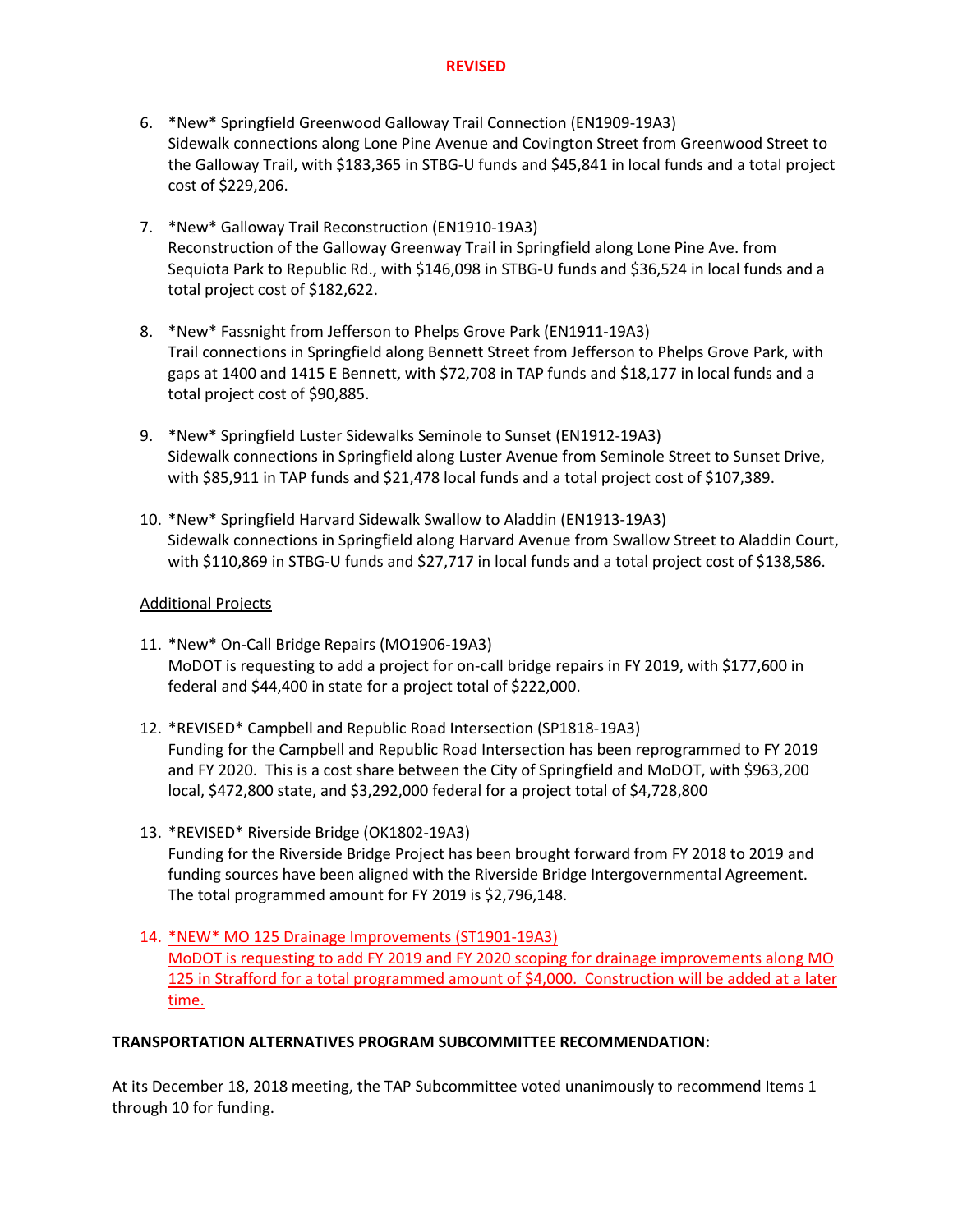## **REVISED**

# **TECHNICAL PLANNING COMMITTEE ACTION REQUESTED:**

A member of the Technical Planning Committee makes one of the following motions:

"Move to recommend that the Board of Directors approve **revised** Amendment 3 to the FY 2019-2022 Transportation Improvement Program."

OR

"Move to recommend the Board of Directors approve **revised** Amendment 3 to the FY 2019-2022 Transportation Improvement Program, with these changes…"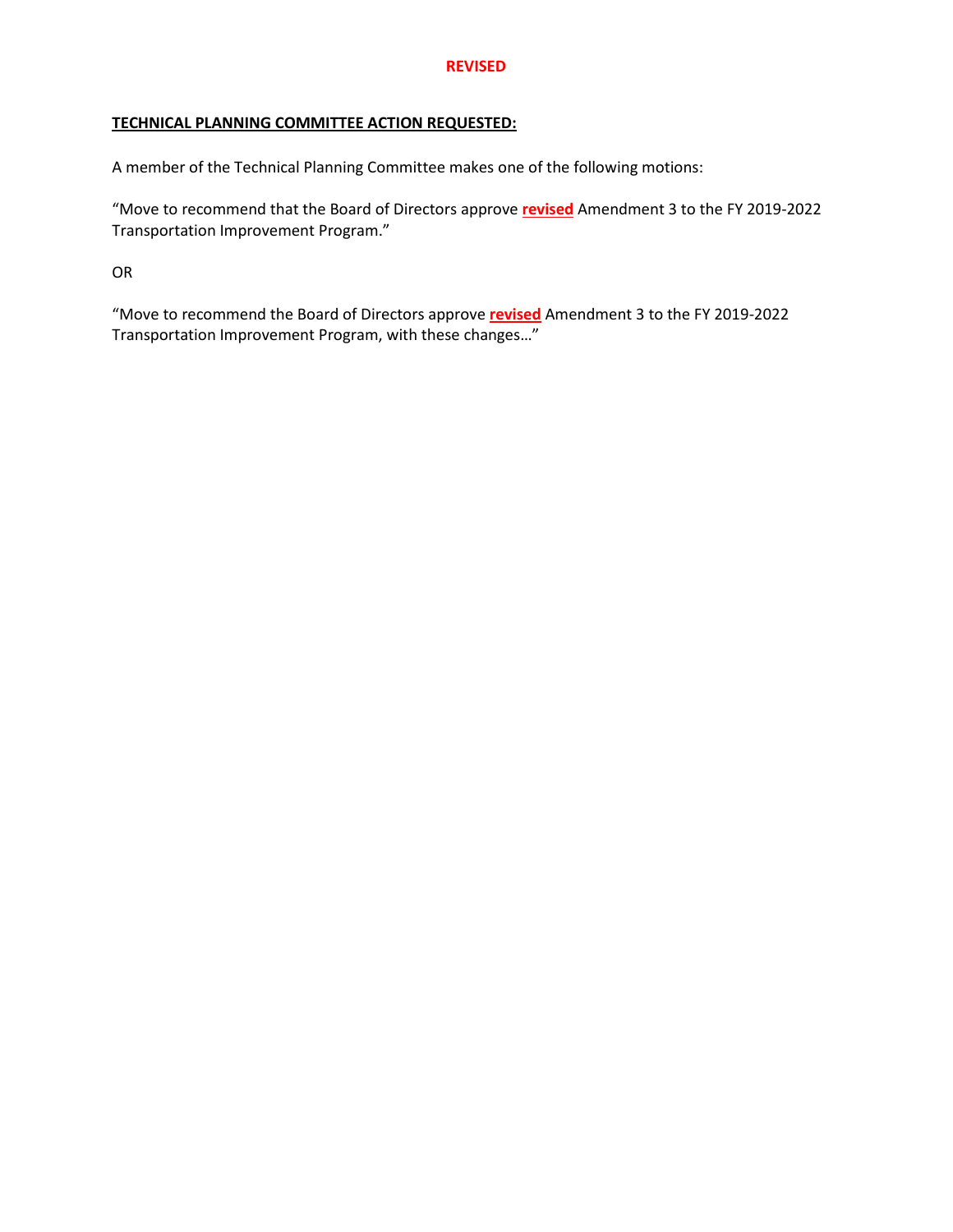

# **Transportation Improvement Program - FY 2019-2022**

Project Detail by Section and Project Number with Map

# **K) Pending Amendment Section**

| TIP # ST1901-19A3                                                                                                                                                      |                              |                                          | MO 125 DRAINAGE IMPROVEMENTS |               |        |               |         |
|------------------------------------------------------------------------------------------------------------------------------------------------------------------------|------------------------------|------------------------------------------|------------------------------|---------------|--------|---------------|---------|
| 125<br>Route                                                                                                                                                           |                              |                                          |                              |               |        |               |         |
| From                                                                                                                                                                   |                              | 0.2 mile e/o Rte. OO/Rte. 125 South Jct. |                              |               |        |               |         |
| To                                                                                                                                                                     | 0.1 mile e/o Old Orchard Dr. |                                          |                              |               |        |               |         |
| Location                                                                                                                                                               |                              | City of Strafford                        |                              |               |        |               |         |
| <b>Federal Agency</b>                                                                                                                                                  | <b>FHWA</b>                  |                                          |                              |               |        | No Map        |         |
| <b>Project Sponsor</b>                                                                                                                                                 | MoDOT                        |                                          |                              |               |        |               |         |
| <b>Federal Funding Category STBG</b>                                                                                                                                   |                              |                                          |                              |               |        | Available     |         |
| MoDOT Funding Category Taking Care of the System                                                                                                                       |                              |                                          |                              |               |        |               |         |
| <b>Bike/Ped Plan?</b>                                                                                                                                                  |                              | EJ?                                      |                              |               |        |               |         |
| STIP#                                                                                                                                                                  | 8S3161                       |                                          |                              |               |        |               |         |
| Federal ID#                                                                                                                                                            |                              |                                          |                              |               |        |               |         |
| <b>Project Description</b><br>Scoping for drainage improvements from 0.2 mile east of the Rte. OO west junction to 0.1 mile east of Old<br>Orchard Drive in Strafford. |                              |                                          |                              |               |        |               |         |
| <b>Fund Code</b>                                                                                                                                                       | <b>Source</b>                | <b>Phase</b>                             | FY2019                       | <b>FY2020</b> | FY2021 | <b>FY2022</b> | Tota    |
| FHWA (STBG)                                                                                                                                                            | Federal                      | <b>ENG</b>                               | \$1,600                      | \$1,600       | \$0    | \$0           | \$3,200 |
| MoDOT                                                                                                                                                                  | <b>State</b>                 | <b>ENG</b>                               | \$400                        | \$400         | \$0    | \$0           | \$800   |
| <b>Totals</b>                                                                                                                                                          |                              |                                          | \$2,000                      | \$2,000       | \$0    | \$0           | \$4,000 |

| <b>Fund Code</b> | <b>Source</b> | <b>Phase</b> | FY2019  | <b>FY2020</b> | FY2021 | <b>FY2022</b> | <b>Total</b> |
|------------------|---------------|--------------|---------|---------------|--------|---------------|--------------|
| FHWA (STBG)      | Federal       | <b>ENG</b>   | \$1,600 | \$1,600       | \$0    | \$0           | \$3,200      |
| MoDOT            | State         | <b>ENG</b>   | \$400   | \$400         | \$0    | \$0           | \$800        |
| <b>Totals</b>    |               |              | \$2,000 | \$2,000       | \$0    | \$0           | \$4,000      |
|                  |               |              |         |               |        |               |              |

## **Notes**

Non-Federal Funding Source: State Transportation Revenues \$0

| <b>Prior Cost</b>  | \$0     |
|--------------------|---------|
| <b>Future Cost</b> | \$0     |
| <b>Total Cost</b>  | \$4,000 |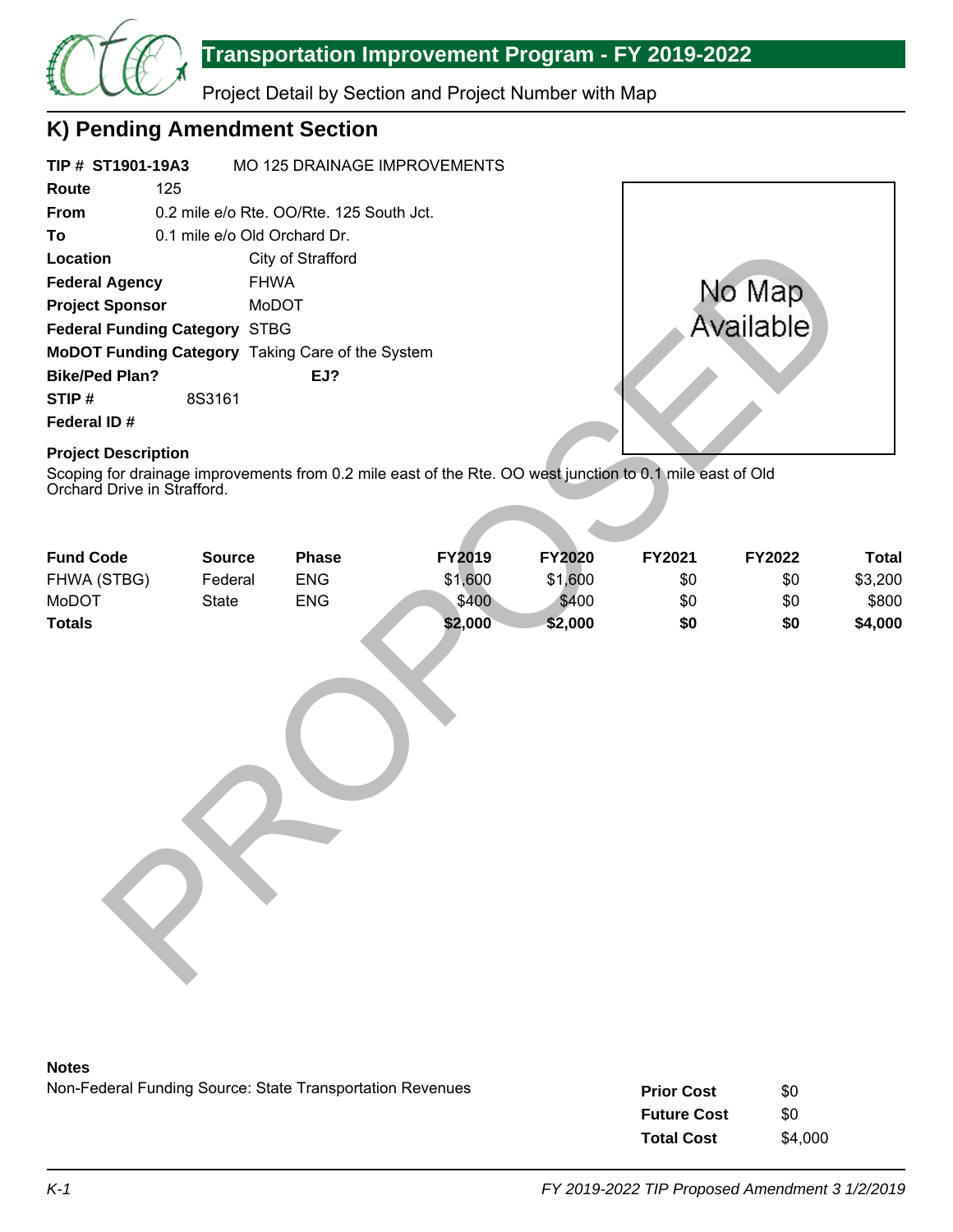#### **Roadways**

#### **YEARLY SUMMARY Local** PROJECT FHWA (STBG-U) |FHWA (SAFETY) |FHWA (BRIDGE) |FHWA (I/M) |FHWA (130) |FHWA (BRM) |FHWA (BRO) |FHWA (NHPP) |FHWA (STBG) |FEMA |LOCAL |MoDOT |MoDOT-GCSA |SEMA |TOTAL BA1801-18 \$0 \$0 \$0 \$0 \$0 \$0 \$0 \$7,200 \$0 \$0 \$0 \$1,800 \$0 \$0 **\$9,000** CC0901 \$0 \$0 \$0 \$0 \$0 \$0 \$0 \$0 \$1,600 \$0 \$0 \$400 \$0 \$0 **\$2,000** CC1102 \$0 \$0 \$0 \$0 \$0 \$0 \$0 \$400,000 \$0 \$0 \$0 \$100,000 \$0 \$0 **\$500,000** CC1703 \$0 \$0 \$0 \$0 \$0 \$0 \$0 \$0 \$4,000 \$0 \$0 \$1,000 \$0 \$0 **\$5,000** CC1801 \$0 \$0 \$0 \$0 \$0 \$0 \$0 \$880,000 \$0 \$0 \$0 \$220,000 \$0 \$0 **\$1,100,000** CC1802 \$0 \$0 \$0 \$0 \$0 \$0 \$0 \$40,000 \$0 \$0 \$0 \$10,000 \$0 \$0 **\$50,000** CC1803-18 \$0 \$1,800 \$0 \$0 \$0 \$0 \$0 \$0 \$0 \$0 \$0 \$200 \$0 \$0 **\$2,000** CC1901-19 \$0 \$0 \$0 \$0 \$0 \$0 \$0 \$1,600 \$0 \$0 \$0 \$400 \$0 \$0 **\$2,000** CC1902-19 \$0 \$0 \$0 \$0 \$0 \$0 \$0 \$1,600 \$0 \$0 \$0 \$400 \$0 \$0 **\$2,000** GR1403-18A1 \$0 \$0 \$0 \$0 \$0 \$0 \$0 \$8,000 \$0 \$0 \$0 \$2,000 \$0 \$0 **\$10,000** GR1501 \$180,119 \$0 \$0 \$0 \$0 \$0 \$0 \$0 \$0 \$0 \$45,030 \$0 \$0 \$0 **\$225,149** GR1701 \$0 \$0 \$0 \$0 \$0 \$0 \$0 \$0 \$7,568,000 \$0 \$0 \$1,892,000 \$0 \$0 **\$9,460,000** GR1703 \$0 \$0 \$0 \$0 \$0 \$0 \$0 \$0 \$7,200 \$0 \$0 \$1,600 \$0 \$0 **\$8,800** GR1704 \$0 \$0 \$0 \$0 \$0 \$0 \$0 \$0 \$640,000 \$0 \$0 \$160,000 \$0 \$0 **\$800,000** GR1705 \$0 \$0 \$0 \$0 \$0 \$0 \$0 \$0 \$208,800 \$0 \$0 \$52,200 \$0 \$0 **\$261,000** GR1707-17A6 \$0 \$0 \$0 \$0 \$0 \$0 \$0 \$0 \$0 \$0 \$51,000 \$0 \$0 \$0 **\$51,000** GR1801-18 \$0 \$22,500 \$0 \$0 \$0 \$0 \$0 \$0 \$0 \$0 \$0 \$2,500 \$0 \$0 **\$25,000** GR1804-18 \$0 \$0 \$0 \$0 \$0 \$0 \$0 \$67,200 \$0 \$0 \$0 \$16,800 \$0 \$0 **\$84,000** GR1805-18 \$0 \$0 \$0 \$0 \$0 \$0 \$0 \$0 \$53,600 \$0 \$0 \$13,400 \$0 \$0 **\$67,000** GR1901-19 \$10,156,075 \$0 \$0 \$0 \$0 \$0 \$0 \$0 \$0 \$0 \$2,539,018 \$0 \$0 \$0 **\$12,695,093** GR1902-19 \$2,935,796 \$0 \$0 \$0 \$0 \$0 \$0 \$0 \$0 \$0 \$733,949 \$0 \$0 \$0 **\$3,669,745** GR1903-19 \$0 \$0 \$0 \$0 \$0 \$0 \$0 \$1,600 \$0 \$0 \$0 \$400 \$0 \$0 **\$2,000** GR1904-19 \$0 \$0 \$369,600 \$0 \$0 \$0 \$0 \$0 \$0 \$0 \$0 \$92,400 \$0 \$0 **\$462,000** GR1905-19 \$0 \$0 \$0 \$22,500 \$0 \$0 \$0 \$0 \$0 \$0 \$0 \$2,500 \$0 \$0 **\$25,000** GR1906-19 \$0 \$0 \$0 \$0 \$0 \$0 \$0 \$1,600 \$0 \$0 \$0 \$400 \$0 \$0 **\$2,000** GR1907-19 \$0 \$0 \$0 \$0 \$0 \$0 \$0 \$4,000 \$0 \$0 \$0 \$1,000 \$0 \$0 **\$5,000** GR1908-19 \$0 \$0 \$6,400 \$0 \$0 \$0 \$0 \$0 \$0 \$0 \$0 \$1,600 \$0 \$0 **\$8,000** GR1909-19 \$0 \$0 \$60,000 \$0 \$0 \$0 \$0 \$0 \$0 \$0 \$0 \$15,000 \$0 \$0 **\$75,000** GR1910-19 \$0 \$0 \$0 \$0 \$0 \$0 \$0 \$0 \$1,600 \$0 \$0 \$400 \$0 \$0 **\$2,000** MO1105 \$0 \$0 \$0 \$0 \$0 \$0 \$0 \$0 \$0 \$0 \$0 \$292,000 \$0 \$0 **\$292,000** MO1405 \$0 \$0 \$0 \$0 \$0 \$0 \$0 \$0 \$0 \$0 \$0 \$15,000 \$0 \$0 **\$15,000** MO1709 \$0 \$162,900 \$0 \$0 \$0 \$0 \$0 \$0 \$0 \$0 \$0 \$18,100 \$0 \$0 **\$181,000** MO1711 \$0 \$0 \$0 \$0 \$0 \$0 \$0 \$998,400 \$0 \$0 \$0 \$249,600 \$0 \$0 **\$1,248,000** MO1717-18A5 \$324,000 \$0 \$0 \$0 \$0 \$0 \$0 \$0 \$800 \$0 \$81,000 \$200 \$0 \$0 **\$406,000** MO1719 \$0 \$0 \$0 \$0 \$0 \$0 \$0 \$40,000 \$0 \$0 \$0 \$10,000 \$0 \$0 **\$50,000** MO1720 \$0 \$0 \$0 \$0 \$0 \$0 \$0 \$4,000 \$0 \$0 \$0 \$1,000 \$0 \$0 **\$5,000** MO1721 \$0 \$27,000 \$0 \$0 \$0 \$0 \$0 \$0 \$0 \$0 \$0 \$3,000 \$0 \$0 **\$30,000** MO1722 \$0 \$0 \$0 \$0 \$0 \$0 \$0 \$40,000 \$0 \$0 \$0 \$10,000 \$0 \$0 **\$50,000** MO1723 \$0 \$0 \$0 \$0 \$0 \$0 \$0 \$0 \$40,000 \$0 \$0 \$10,000 \$0 \$0 **\$50,000** MO1803-18 \$0 \$900 \$0 \$0 \$0 \$0 \$0 \$0 \$0 \$0 \$0 \$100 \$0 \$0 **\$1,000** MO1804-18 \$0 \$0 \$0 \$0 \$0 \$0 \$0 \$0 \$515,200 \$0 \$0 \$128,800 \$0 \$0 **\$644,000** MO1805-18 \$0 \$0 \$0 \$0 \$0 \$0 \$0 \$0 \$1,328,000 \$0 \$0 \$332,000 \$0 \$0 **\$1,660,000** MO1806-18 \$0 \$0 \$0 \$0 \$0 \$0 \$0 \$0 \$80,000 \$0 \$0 \$20,000 \$0 \$0 **\$100,000** MO1902-19 \$0 \$0 \$0 \$197,100 \$0 \$0 \$0 \$0 \$0 \$0 \$0 \$21,900 \$0 \$0 **\$219,000** MO1903-19 \$0 \$1,800 \$0 \$0 \$0 \$0 \$0 \$0 \$0 \$0 \$0 \$200 \$0 \$0 **\$2,000** MO1904-19 \$0 \$0 \$0 \$0 \$0 \$0 \$0 \$1,600 \$0 \$0 \$0 \$400 \$0 \$0 **\$2,000** MO1905-19 \$0 \$0 \$0 \$0 \$0 \$0 \$0 \$0 \$0 \$0 \$0 \$12,000 \$0 \$0 **\$12,000 MO1906-19A3 \$0 \$0 \$0 \$0 \$0 \$0 \$0 \$177,600 \$0 \$0 \$0 \$44,400 \$0 \$0 \$222,000** NX1701 \$0 \$0 \$0 \$0 \$0 \$0 \$0 \$1,471,200 \$0 \$0 \$0 \$367,800 \$0 \$0 **\$1,839,000** NX1702 \$0 \$0 \$0 \$0 \$0 \$0 \$0 \$331,200 \$4,923,200 \$0 \$0 \$1,313,600 \$0 \$0 **\$6,568,000** NX1704 \$0 \$0 \$0 \$0 \$0 \$0 \$0 \$1,600 \$0 \$0 \$0 \$400 \$0 \$0 **\$2,000** NX1705 \$0 \$0 \$0 \$0 \$0 \$0 \$0 \$3,668,800 \$0 \$0 \$0 \$917,200 \$0 \$0 **\$4,586,000** NX1801-17A2 \$882,400 \$0 \$0 \$0 \$0 \$0 \$0 \$718,400 \$0 \$0 \$237,600 \$162,600 \$0 \$0 **\$2,001,000** NX1802-19A2 \$180,000 \$0 \$0 \$0 \$0 \$0 \$0 \$0 \$0 \$0 \$183,660 \$0 \$0 \$0 **\$363,660** NX1803-18A2 \$50,000 \$0 \$0 \$0 \$0 \$0 \$0 \$136,400 \$0 \$0 \$12,500 \$34,100 \$0 \$0 **\$233,000 Federal State 2019**

*FY 2019 continued on next page*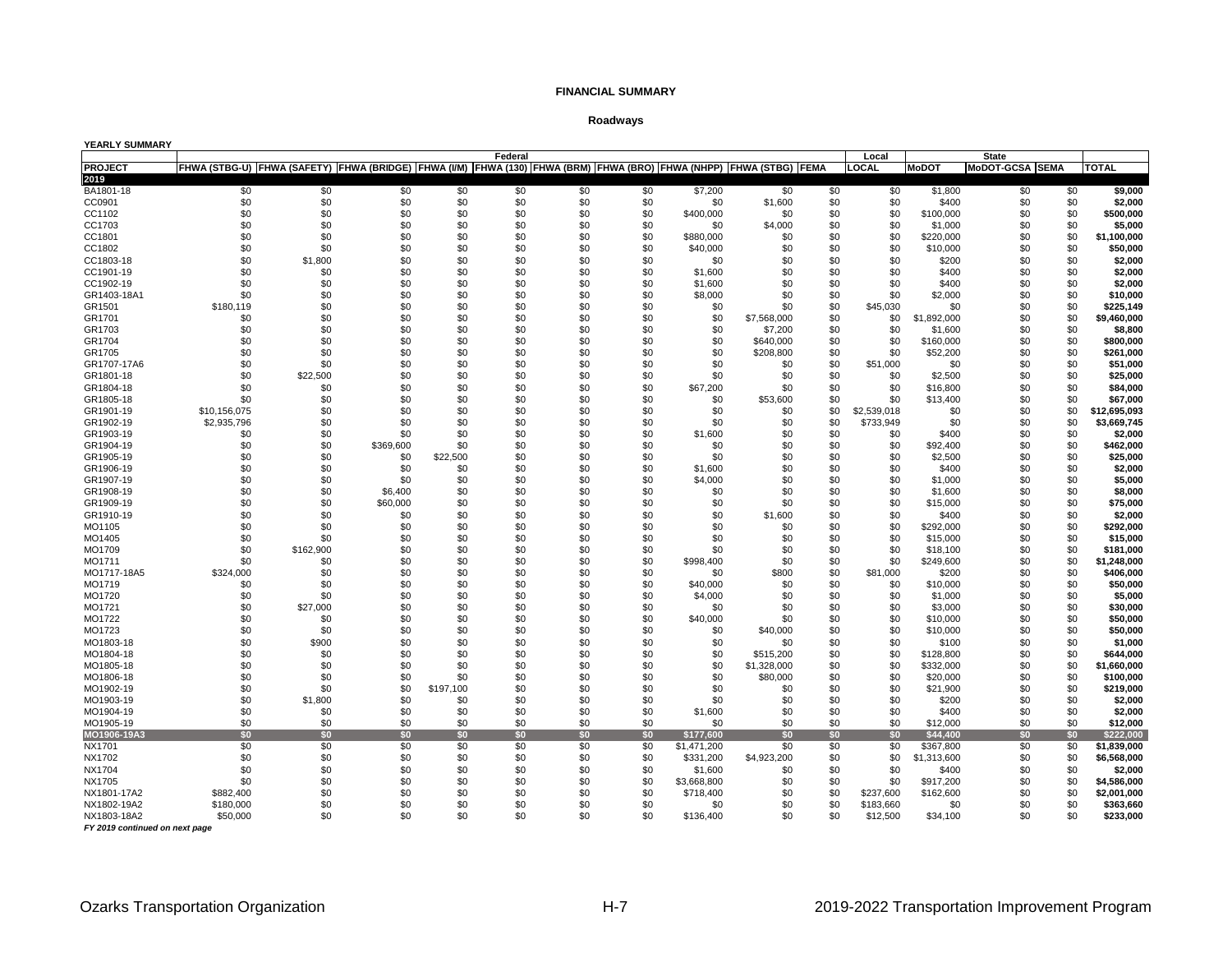## **Roadways**

| YEARLY SUMMARY           |                                                                                                                             |             |             |            |                  |            |            |                     |                        |               |                       |                          |                                 |            |                          |
|--------------------------|-----------------------------------------------------------------------------------------------------------------------------|-------------|-------------|------------|------------------|------------|------------|---------------------|------------------------|---------------|-----------------------|--------------------------|---------------------------------|------------|--------------------------|
| <b>PROJECT</b>           | FHWA (STBG-U)  FHWA (SAFETY)  FHWA (BRIDGE)  FHWA (I/M)  FHWA (130)  FHWA (BRM)  FHWA (BRO)  FHWA (NHPP)  FHWA (STBG)  FEMA |             |             |            | Federal          |            |            |                     |                        |               | Local<br><b>LOCAL</b> | <b>MoDOT</b>             | <b>State</b><br>MoDOT-GCSA SEMA |            | <b>TOTAL</b>             |
|                          |                                                                                                                             |             |             |            |                  |            |            |                     |                        |               |                       |                          |                                 |            |                          |
| 2019 Continued           |                                                                                                                             |             |             |            |                  |            |            |                     |                        |               |                       |                          |                                 |            |                          |
| NX1901-19                | \$0                                                                                                                         | \$0         | \$0         | \$0        | \$0              | \$0        | \$0        | \$1,600             | \$0                    | \$0           | \$0                   | \$400                    | \$0                             | \$0        | \$2,000                  |
| NX1902-19                | \$0                                                                                                                         | \$0         | \$0         | \$0        | \$0              | \$0        | \$0        | \$6,400             | \$0                    | \$0           | \$0                   | \$1,600                  | \$0                             | \$0        | \$8,000                  |
| OK1401-18AM4             | \$313,000                                                                                                                   | \$0         | \$0         | \$0        | \$0              | \$0        | \$0        | \$0                 | \$309,600              | \$0           | \$78,000              | \$77.400                 | \$0                             | \$0        | \$778.000                |
| OK1701                   | \$0                                                                                                                         | \$0         | \$0         | \$0        | \$0              | \$0        | \$0        | \$0                 | \$299.200              | \$0           | \$0                   | \$74,800                 | \$0                             | \$0        | \$374.000                |
| OK1702                   | \$0                                                                                                                         | \$0         | \$0         | \$0        | \$0              | \$0        | \$0        | \$0                 | \$2,979,200            | \$0           | \$172,212             | \$572.588                | \$0                             | \$0        | \$3.724.000              |
| OK1801-17A2              | \$1,517,720                                                                                                                 | \$0         | \$0         | \$0        | \$0              | \$0        | \$0        | \$0                 | \$1,294,480            | \$0           | \$429,180             | \$323,620                | \$0                             | \$0        | \$3,565,000              |
| OK1802-19A3              | \$800,000                                                                                                                   | \$0         | \$0         | \$0        | \$0              | \$0        | \$506,655  | \$0                 |                        | \$0 \$740,993 | \$625,001             | \$0                      | \$0 \$123.                      | 499        | \$2,796,148              |
| OK1803                   | \$0                                                                                                                         | \$0         | \$0         | \$0        | \$0              | \$0        | \$0        | \$252,000           | \$0                    | \$0           | \$0                   | \$63,000                 | \$0                             | \$0        | \$315,000                |
| OK1901-19                | \$0                                                                                                                         | \$0         | \$0         | \$0        | \$0              | \$0        | \$0        | \$1,600             | \$0                    | \$0           | \$0                   | \$400                    | \$0                             | \$0        | \$2,000                  |
| RG0901-18A1              | \$0                                                                                                                         | \$0         | \$0         | \$0        | \$0              | \$0        | \$0        | \$80,000            | \$0                    | \$0           | \$0                   | \$20,000                 | \$0                             | \$0        | \$100,000                |
| RP1701                   | \$0                                                                                                                         | \$0         | \$0         | \$0        | \$0              | \$0        | \$0        | \$8,000             | \$0                    | \$0           | \$0                   | \$2,000                  | \$0                             | \$0        | \$10,000                 |
| RP1703-17A3              | \$0                                                                                                                         | \$0         | \$0         | \$0        | \$0              | \$0        | \$0        | \$0                 | \$1,600                | \$0           | \$0                   | \$400                    | \$0                             | \$0        | \$2,000                  |
| RP1704-17A3              | \$0                                                                                                                         | \$0         | \$0         | \$0        | \$0              | \$0        | \$0        | \$0                 | \$1,600                | \$0           | \$0                   | \$400                    | \$0                             | \$0        | \$2,000                  |
| RP1801-18AM1             | \$992,800                                                                                                                   | \$0         | \$0         | \$0        | \$0              | \$0        | \$0        | \$0                 | \$851,200              | \$0           | \$248,200             | \$212,800                | \$0                             | \$0        | \$2,305,000              |
| RP1802-18                | \$0                                                                                                                         | \$0         | \$0         | \$0        | \$0              | \$0        | \$0        | \$22.400            | \$0                    | \$0           | \$0                   | \$5,600                  | \$0                             | \$0        | \$28,000                 |
| RP1803-18                | \$0                                                                                                                         | \$0         | \$0         | \$0        | \$0              | \$0        | \$0        | \$8,800             | \$0                    | \$0           | \$0                   | \$2,200                  | \$0                             | \$0        | \$11,000                 |
| SP1122<br>SP1401         | \$0<br>\$0                                                                                                                  | \$0<br>\$0  | \$0<br>\$0  | \$0<br>\$0 | \$0<br>\$0       | \$0<br>\$0 | \$0<br>\$0 | \$0                 | \$115,000<br>\$0       | \$0<br>\$0    | \$0<br>\$0            | \$0<br>\$400             | \$0<br>\$0                      | \$0<br>\$0 | \$115,000<br>\$2,000     |
| SP1405-18A1              | \$0                                                                                                                         | \$0         | \$0         | \$0        | \$0              | \$0        | \$0        | \$1,600<br>\$40,000 | \$0                    | \$0           | \$0                   | \$10,000                 | \$0                             | \$0        | \$50,000                 |
| SP1413-19                | \$0                                                                                                                         | \$0         | \$0         | \$0        | \$0              | \$0        | \$0        | \$0                 | \$32,000               | \$0           | \$0                   | \$8,000                  | \$0                             | \$0        | \$40,000                 |
| SP1419-18A1              | \$0                                                                                                                         | \$0         | \$0         | \$45,000   | \$0              | \$0        | \$0        | \$0                 | \$0                    | \$0           | \$0                   | \$5,000                  | \$0                             | \$0        | \$50.000                 |
| SP1605-17AM1             | \$0                                                                                                                         | \$0         | \$0         | \$0        | \$0              | \$963,132  | \$0        | \$0                 | \$0                    | \$0           | \$240,783             | \$0                      | \$0                             | \$0        | \$1,203,915              |
| SP1704-18AM1             | \$0                                                                                                                         | \$0         | \$0         | \$0        | \$0              | \$0        | \$0        | \$555,200           | \$0                    | \$0           | \$0                   | \$138,800                | \$0                             | \$0        | \$694,000                |
| SP1705-18AM1             | \$0                                                                                                                         | \$0         | \$0         | \$0        | \$0              | \$0        | \$0        | \$5,847,200         | \$0                    | \$0           | \$0                   | \$1,461,800              | \$0                             | \$0        | \$7.309.000              |
| SP1707                   | \$0                                                                                                                         | \$0         | \$0         | \$0        | \$0              | \$0        | \$0        | \$0                 | \$445,600              | \$0           | \$0                   | \$111.400                | \$0                             | \$0        | \$557.000                |
| SP1708                   | \$0                                                                                                                         | \$0         | \$0         | \$0        | \$0              | \$0        | \$0        | \$1,600             | \$0                    | \$0           | \$0                   | \$400                    | \$0                             | \$0        | \$2,000                  |
| SP1709                   | \$0                                                                                                                         | \$0         | \$0         | \$0        | \$0              | \$0        | \$0        | \$16,000            | \$0                    | \$0           | \$0                   | \$4,000                  | \$0                             | \$0        | \$20,000                 |
| SP1710                   | \$0                                                                                                                         | \$0         | \$0         | \$0        | \$0              | \$0        | \$0        | \$1,600             | \$0                    | \$0           | \$0                   | \$400                    | \$0                             | \$0        | \$2,000                  |
| SP1714-17A2              | \$1,600,000                                                                                                                 | \$0         | \$0         | \$0        | \$0              | \$0        | \$0        | \$0                 | \$0                    | \$0           | \$400,000             | \$0                      | \$0                             | \$0        | \$2,000,000              |
| SP1801-18                | \$0                                                                                                                         | \$0         | \$0         | \$0        | \$0              | \$0        | \$0        | \$1,600             | \$0                    | \$0           | \$0                   | \$400                    | \$0                             | \$0        | \$2,000                  |
| SP1802-18                | \$0                                                                                                                         | \$0         | \$0         | \$0        | \$0              | \$0        | \$0        | \$1,600             | \$0                    | \$0           | \$0                   | \$400                    | \$0                             | \$0        | \$2,000                  |
| SP1803-18                | \$0                                                                                                                         | \$0         | \$1,074,400 | \$0        | \$0              | \$0        | \$0        | \$0                 | \$0                    | \$0           | \$0                   | \$268,600                | \$0                             | \$0        | \$1,343,000              |
| SP1805-18                | \$0                                                                                                                         | \$0         | \$0         | \$22,500   | \$0              | \$0        | \$0        | \$0                 | \$0                    | \$0           | \$0                   | \$2,500                  | \$0                             | \$0        | \$25,000                 |
| SP1807-18                | \$0                                                                                                                         | \$2.079.000 | \$0         | \$0        | \$0              | \$0        | \$0        | \$0                 | \$0                    | \$0           | \$0                   | \$231,000                | \$0                             | \$0        | \$2,310,000              |
| SP1809-18                | \$0                                                                                                                         | \$0         | \$0         | \$0        | \$0              | \$0        | \$0        | \$20,000            | \$0                    | \$0           | \$0                   | \$5,000                  | \$0                             | \$0        | \$25.000                 |
| SP1811-18                | \$0                                                                                                                         | \$2,000     | \$0         | \$0        | \$0              | \$0        | \$0        | \$0                 | \$0                    | \$0           | \$0                   | \$0                      | \$0                             | \$0        | \$2,000                  |
| SP1812-18                | \$0                                                                                                                         | \$2,000     | \$0         | \$0        | \$0              | \$0        | \$0        | \$0                 | \$0                    | \$0           | \$0                   | \$0                      | \$0                             | \$0        | \$2,000                  |
| SP1815-18A2              | \$0                                                                                                                         | \$0         | \$0         | \$0        | \$0              | \$0        | \$0        | \$140,000           | \$0                    | \$0           | \$0                   | \$35,000                 | \$0                             | \$0        | \$175,000                |
| SP1816-18A2              | \$0                                                                                                                         | \$0         | \$0         | \$0        | \$0              | \$0        | \$0        | \$4,000             | \$0                    | \$0           | \$0                   | \$1,000                  | \$0                             | \$0        | \$5,000                  |
| SP1817-18A2              | \$0                                                                                                                         | \$0         | \$0         | \$0        | \$0              | \$0        | \$0        | \$4,000             | \$0                    | \$0           | \$0                   | \$1,000                  | \$0                             | \$0        | \$5,000                  |
| SP1818-19A3<br>SP1901-18 | \$1,200,000<br>\$0                                                                                                          | \$0<br>\$0  | \$0<br>\$0  | \$0<br>\$0 | \$0<br>\$180,000 | \$0<br>\$0 | \$0<br>\$0 | \$8,000<br>\$0      | \$0<br>\$0             | \$0<br>\$0    | \$320,000<br>\$0      | \$2,000<br>\$0           | \$0<br>\$20,000                 | \$0<br>\$0 | \$1,530,000<br>\$200,000 |
| SP1902-18A4              | \$1,200,000                                                                                                                 | \$0         | \$0         | \$0        | \$0              | \$0        | \$0        | \$0                 | \$0                    | \$0           | \$300,000             | \$0                      | \$0                             | \$0        | \$1,500,000              |
| SP1903-19                | \$0                                                                                                                         | \$0         | \$0         | \$0        | \$0              | \$0        | \$0        | \$1,600             | \$0                    | \$0           | \$0                   | \$400                    | \$0                             | \$0        | \$2,000                  |
| SP1904-19                | \$0                                                                                                                         | \$0         | \$0         | \$0        | \$0              | \$0        | \$0        | \$1,600             | \$0                    | \$0           | \$0                   | \$400                    | \$0                             | \$0        | \$2.000                  |
| SP1906-19                | \$0                                                                                                                         | \$0         | \$0         | \$0        | \$0              | \$0        | \$0        | \$0                 | \$11,200               | \$0           | \$0                   | \$2,800                  | \$0                             | \$0        | \$14.000                 |
| SP1907-19                | \$0                                                                                                                         | \$0         | \$0         | \$0        | \$0              | \$0        | \$0        | \$1,120,000         | \$0                    | \$0           | \$0                   | \$280,000                | \$0                             | \$0        | \$1,400,000              |
| SP1908-19A2              | \$0                                                                                                                         | \$0         | \$0         | \$0        | \$0              | \$0        | \$0        | \$8,000             | \$0                    | \$0           | \$0                   | \$2,000                  | \$0                             | \$0        | \$10,000                 |
| SP1909-19A2              | \$0                                                                                                                         | \$0         | \$0         | \$0        | \$0              | \$0        | \$0        | \$200,000           | \$0                    | \$0           | \$0                   | \$50,000                 | \$0                             | \$0        | \$250,000                |
| SP1910-19A2              | \$0                                                                                                                         | \$0         | \$0         | \$0        | \$0              | \$0        | \$0        | \$8,000             | \$0                    | \$0           | \$0                   | \$2,000                  | \$0                             | \$0        | \$10,000                 |
| SP1911-19A2              | \$0                                                                                                                         | \$0         | \$0         | \$0        | \$0              | \$0        | \$0        | \$8,000             | \$0                    | \$0           | \$0                   | \$2,000                  | \$0                             | \$0        | \$10,000                 |
| ST1901-19A3              | \$0                                                                                                                         | \$0         | \$0         | \$0        | \$0              | \$0        | \$0        | \$0                 | \$1,600                | \$0           | \$0                   | \$400                    | \$0                             | \$0        | \$2,000                  |
| WI1001-17A2              | \$0                                                                                                                         | \$0         | \$0         | \$0        | \$0              | \$0        | \$0        | \$0                 | \$12,000               | \$0           | \$0                   | \$3.000                  | \$0                             | \$0        | \$15.000                 |
| WI1701-17AM1             | \$733,896                                                                                                                   | \$0         | \$0         | \$0        | \$0              | \$0        | \$0        | \$0                 | \$0                    | \$0           | \$292.354             | \$0                      | \$0                             | \$0        | \$1,026,250              |
| WI1801-18                | \$0                                                                                                                         | \$0         | \$0         | \$0        | \$0              | \$0        | \$0        | \$0                 | \$6,364,800            | \$0           |                       | \$0 \$1,591,200          | \$0                             | \$0        | \$7,956,000              |
| <b>SUBTOTAL</b>          | \$23,065,806                                                                                                                | \$2.299.900 | \$1,510,400 | \$287,100  | \$180,000        | \$963.132  | \$506,655  | \$17,372,400        | \$28,091,080 \$740,993 |               |                       | \$6,989,487 \$12,131,308 | \$20,000 \$123,499              |            | \$94,281,760             |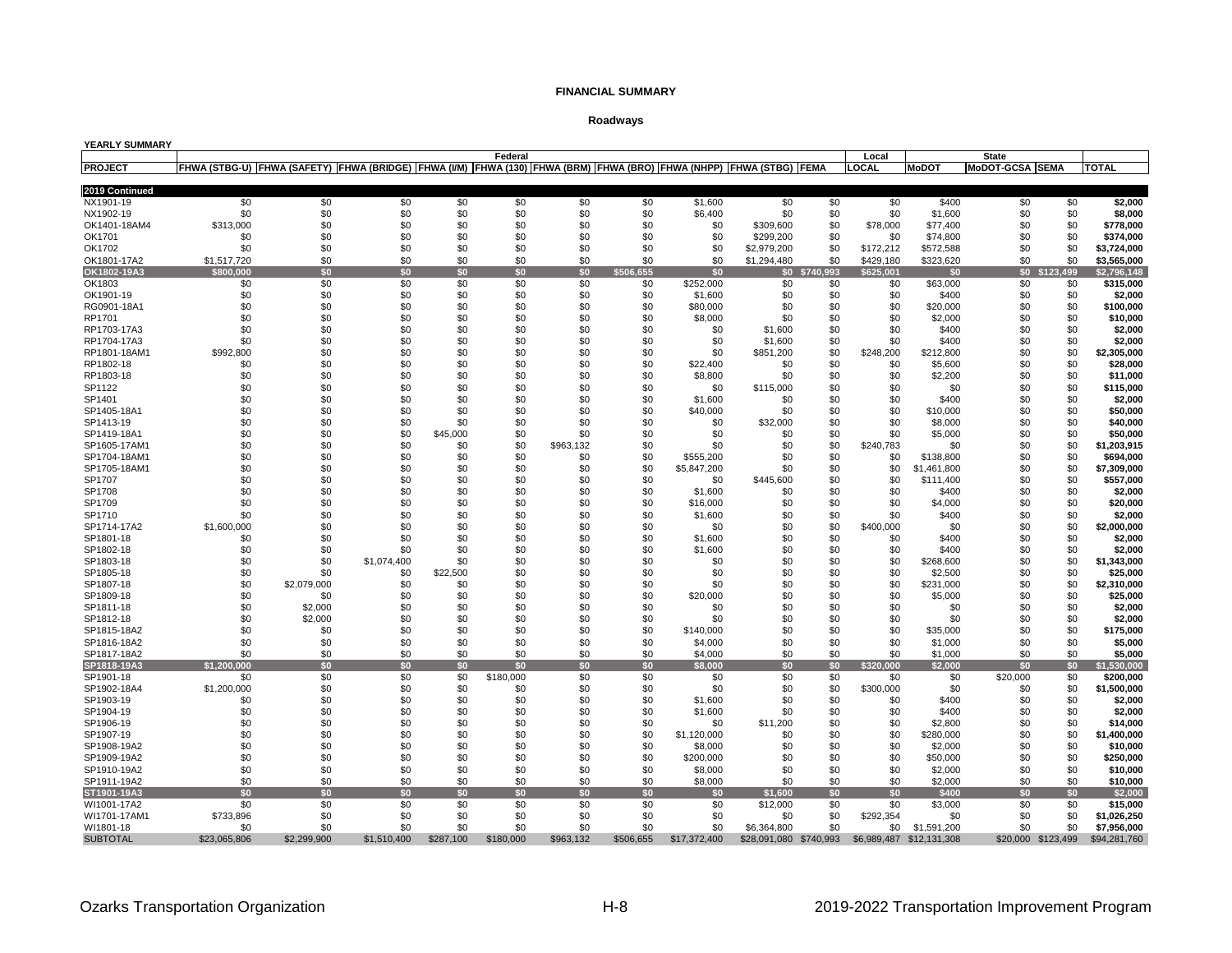## **Roadways**

| <b>YEARLY SUMMARY</b>          |                                                                                                                             |           |          |          |          |     |     |             |             |     |             |              |                        |              |
|--------------------------------|-----------------------------------------------------------------------------------------------------------------------------|-----------|----------|----------|----------|-----|-----|-------------|-------------|-----|-------------|--------------|------------------------|--------------|
|                                |                                                                                                                             |           |          |          | Federal  |     |     |             |             |     | Local       |              | <b>State</b>           |              |
| <b>PROJECT</b>                 | FHWA (STBG-U)  FHWA (SAFETY)  FHWA (BRIDGE)  FHWA (I/M)  FHWA (130)  FHWA (BRM)  FHWA (BRO)  FHWA (NHPP)  FHWA (STBG)  FEMA |           |          |          |          |     |     |             |             |     | LOCAL       | <b>MoDOT</b> | <b>MoDOT-GCSA SEMA</b> | TOTAL        |
|                                |                                                                                                                             |           |          |          |          |     |     |             |             |     |             |              |                        |              |
| 2020                           |                                                                                                                             |           |          |          |          |     |     |             |             |     |             |              |                        |              |
| BA1801-18                      | \$0                                                                                                                         | \$0       | \$0      | \$0      | \$0      | \$0 | \$0 | \$597,600   | \$0         | \$0 | \$0         | \$149,400    | \$0<br>\$0             | \$747,000    |
| CC0901                         | \$0                                                                                                                         | \$0       | \$0      | \$0      | \$0      | \$0 | \$0 | \$0         | \$800       | \$0 | \$0         | \$200        | \$0<br>\$0             | \$1,000      |
| CC1102                         | \$0                                                                                                                         | \$0       | \$0      | \$0      | \$0      | \$0 | \$0 | \$1,600     | \$0         | \$0 | \$0         | \$400        | \$0<br>\$0             | \$2.000      |
| CC1703                         | \$0                                                                                                                         | \$0       | \$0      | \$0      | \$0      | \$0 | \$0 | \$0         | \$4,000     | \$0 | \$0         | \$1,000      | \$0<br>\$0             | \$5,000      |
| CC1802                         | \$0                                                                                                                         | \$0       | \$0      | \$0      | \$0      | \$0 | \$0 | \$40,000    | \$0         | \$0 | \$0         | \$10,000     | \$0<br>\$0             | \$50,000     |
| CC1803-18                      | \$0                                                                                                                         | \$1,800   | \$0      | \$0      | \$0      | \$0 | \$0 | \$0         | \$0         | \$0 | \$0         | \$200        | \$0<br>\$0             | \$2,000      |
| CC1901-19                      | \$0                                                                                                                         | \$0       | \$0      | \$0      | \$0      | \$0 | \$0 | \$1,600     | \$0         | \$0 | \$0         | \$400        | \$0<br>\$0             | \$2,000      |
| CC1902-19                      | \$0                                                                                                                         | \$0       | \$0      | \$0      | \$0      | \$0 | \$0 | \$1,600     | \$0         | \$0 | \$0         | \$400        | \$0<br>\$0             | \$2,000      |
| GR1403-18A1                    | \$0                                                                                                                         | \$0       | \$0      | \$0      | \$0      | \$0 | \$0 | \$8,000     | \$0         | \$0 | \$0         | \$2,000      | \$0<br>\$0             | \$10,000     |
| GR1703                         | \$0                                                                                                                         | \$0       | \$0      | \$0      | \$0      | \$0 | \$0 | \$0         | \$133,600   | \$0 | \$0         | \$33,400     | \$0<br>\$0             | \$167,000    |
| GR1704                         | \$0                                                                                                                         | \$0       | \$0      | \$0      | \$0      | \$0 | \$0 | \$0         | \$1,600     | \$0 | \$0         | \$400        | \$0<br>\$0             | \$2,000      |
| GR1707-17A6                    | \$0                                                                                                                         | \$0       | \$0      | \$0      | \$0      | \$0 | \$0 | \$0         | \$0         | \$0 | \$1,000     | \$0          | \$0<br>\$0             | \$1,000      |
| GR1801-18                      | \$0                                                                                                                         | \$22,500  | \$0      | \$0      | \$0      | \$0 | \$0 | \$0         | \$0         | \$0 | \$0         | \$2.500      | \$0<br>\$0             | \$25,000     |
| GR1804-18                      | \$0                                                                                                                         | \$0       | \$0      | \$0      | \$0      | \$0 | \$0 | \$1,056,000 | \$0         | \$0 | \$0         | \$264.000    | \$0<br>\$0             | \$1,320,000  |
| GR1901-19                      | \$5,935,589                                                                                                                 | \$0       | \$0      | \$0      | \$0      | \$0 | \$0 | \$0         | \$0         | \$0 | \$5,064,411 | \$0          | \$0<br>\$0             | \$11,000,000 |
| GR1903-19                      | \$0                                                                                                                         | \$0       | \$0      | \$0      | \$0      | \$0 | \$0 | \$29,600    | \$0         | \$0 | \$0         | \$7,400      | \$0<br>\$0             | \$37,000     |
| GR1905-19                      | \$0                                                                                                                         | \$0       | \$0      | \$22,500 | \$0      | \$0 | \$0 | \$0         | \$0         | \$0 | \$0         | \$2.500      | \$0<br>\$0             | \$25.000     |
| GR1906-19                      | \$0                                                                                                                         | \$0       | \$0      | \$0      | \$0      | \$0 | \$0 | \$88,800    | \$0         | \$0 | \$0         | \$22,200     | \$0<br>\$0             | \$111.000    |
| GR1907-19                      | \$0                                                                                                                         | \$0       | \$0      | \$0      | \$0      | \$0 | \$0 | \$8,000     | \$0         | \$0 | \$0         | \$2,000      | \$0<br>\$0             | \$10,000     |
| GR1908-19                      | \$0                                                                                                                         | \$0       | \$18,400 | \$0      | \$0      | \$0 | \$0 | \$0         | \$0         | \$0 | \$0         | \$4,600      | \$0<br>\$0             | \$23,000     |
| GR1909-19                      | \$0                                                                                                                         | \$0       | \$60,000 | \$0      | \$0      | \$0 | \$0 | \$0         | \$0         | \$0 | \$0         | \$15,000     | \$0<br>\$0             | \$75.000     |
| GR1910-19                      | \$0                                                                                                                         | \$0       | \$0      | \$0      | \$0      | \$0 | \$0 | \$0         | \$4,000     | \$0 | \$0         | \$2,000      | \$0<br>\$0             | \$6.000      |
| GR1911-19                      | \$0                                                                                                                         | \$0       | \$0      | \$0      | \$45,000 | \$0 | \$0 | \$0         | \$0         | \$0 | \$0         | \$0          | \$0<br>\$5,000         | \$50,000     |
| MO1105                         | \$0                                                                                                                         | \$0       | \$0      | \$0      | \$0      | \$0 | \$0 | \$0         | \$0         | \$0 | \$0         | \$292,000    | \$0<br>\$0             | \$292,000    |
| MO1405                         | \$0                                                                                                                         | \$0       | \$0      | \$0      | \$0      | \$0 | \$0 | \$0         | \$0         | \$0 | \$0         | \$15,000     | \$0<br>\$0             | \$15,000     |
| MO1719                         | \$0                                                                                                                         | \$0       | \$0      | \$0      | \$0      | \$0 | \$0 | \$40,000    | \$0         | \$0 | \$0         | \$10,000     | \$0<br>\$0             | \$50,000     |
| MO1720                         | \$0                                                                                                                         | \$0       | \$0      | \$0      | \$0      | \$0 | \$0 | \$4,000     | \$0         | \$0 | \$0         | \$1,000      | \$0<br>\$0             | \$5,000      |
| MO1721                         | \$0                                                                                                                         | \$54,000  | \$0      | \$0      | \$0      | \$0 | \$0 | \$0         | \$0         | \$0 | \$0         | \$6,000      | \$0<br>\$0             | \$60,000     |
| MO1722                         | \$0                                                                                                                         | \$0       | \$0      | \$0      | \$0      | \$0 | \$0 | \$40,000    | \$0         | \$0 | \$0         | \$10,000     | \$0<br>\$0             | \$50.000     |
| MO1723                         | \$0                                                                                                                         | \$0       | \$0      | \$0      | \$0      | \$0 | \$0 | \$0         | \$40,000    | \$0 | \$0         | \$10,000     | \$0<br>\$0             | \$50,000     |
| MO1803-18                      | \$0                                                                                                                         | \$161,100 | \$0      | \$0      | \$0      | \$0 | \$0 | \$0         | \$0         | \$0 | \$0         | \$17,900     | \$0<br>\$0             | \$179,000    |
| MO1804-18                      | \$332,000                                                                                                                   | \$0       | \$0      | \$0      | \$0      | \$0 | \$0 | \$0         | \$800       | \$0 | \$83,000    | \$200        | \$0<br>\$0             | \$416,000    |
| MO1806-18                      | \$0                                                                                                                         | \$0       | \$0      | \$0      | \$0      | \$0 | \$0 | \$0         | \$90,400    | \$0 | \$0         | \$22,600     | \$0<br>\$0             | \$113.000    |
| MO1903-19                      | \$0                                                                                                                         | \$241,200 | \$0      | \$0      | \$0      | \$0 | \$0 | \$0         | \$0         | \$0 | \$0         | \$26,800     | \$0<br>\$0             | \$268,000    |
| MO1904-19                      | \$0                                                                                                                         | \$0       | \$0      | \$0      | \$0      | \$0 | \$0 | \$1,600     | \$0         | \$0 | \$0         | \$400        | \$0<br>\$0             | \$2,000      |
| MO1905-19                      | \$0                                                                                                                         | \$0       | \$0      | \$0      | \$0      | \$0 | \$0 | \$0         | \$0         | \$0 | \$0         | \$35,000     | \$0<br>\$0             | \$35,000     |
| MO2101-18                      | \$0                                                                                                                         | \$0       | \$0      | \$0      | \$0      | \$0 | \$0 | \$0         | \$514,400   | \$0 | \$0         | \$128,600    | \$0<br>\$0             | \$643.000    |
| NX1701                         | \$0                                                                                                                         | \$0       | \$0      | \$0      | \$0      | \$0 | \$0 | \$5,341,600 | \$0         | \$0 | \$0         | \$1,335,400  | \$0<br>\$0             | \$6,677,000  |
| NX1704                         | \$0                                                                                                                         | \$0       | \$0      | \$0      | \$0      | \$0 | \$0 | \$1,600     | \$0         | \$0 | \$0         | \$400        | \$0<br>\$0             | \$2,000      |
| NX1803-18A2                    | \$1,065,108                                                                                                                 | \$0       | \$0      | \$0      | \$0      | \$0 | \$0 | \$838,892   | \$0         | \$0 | \$266,277   | \$209,723    | \$0<br>\$0             | \$2,380,000  |
| NX1901-19                      | \$0                                                                                                                         | \$0       | \$0      | \$0      | \$0      | \$0 | \$0 | \$11,200    | \$0         | \$0 | \$0         | \$2,800      | \$0<br>\$0             | \$14,000     |
| NX1902-19                      | \$0                                                                                                                         | \$0       | \$0      | \$0      | \$0      | \$0 | \$0 | \$62,400    | \$0         | \$0 | \$0         | \$15,600     | \$0<br>\$0             | \$78.000     |
| OK1401-18AM4                   | \$1,350,000                                                                                                                 | \$0       | \$0      | \$0      | \$0      | \$0 | \$0 | \$0         | \$1,334,400 | \$0 | \$143,000   | \$333,600    | \$0<br>\$0             | \$3,161,000  |
| OK1701                         | \$0                                                                                                                         | \$835,000 | \$0      | \$0      | \$0      | \$0 | \$0 | \$0         | \$2,551,200 | \$0 | \$0         | \$637,800    | \$0<br>\$0             | \$4,024,000  |
| OK1803                         | \$0                                                                                                                         | \$0       | \$0      | \$0      | \$0      | \$0 | \$0 | \$1,945,600 | \$0         | \$0 | \$0         | \$486,400    | \$0<br>\$0             | \$2,432,000  |
| OK1901-19                      | \$0                                                                                                                         | \$0       | \$0      | \$0      | \$0      | \$0 | \$0 | \$36,000    | \$0         | \$0 | \$0         | \$9,000      | \$0<br>\$0             | \$45.000     |
| RG0901-18A1                    | \$0                                                                                                                         | \$0       | \$0      | \$0      | \$0      | \$0 | \$0 | \$400,000   | \$0         | \$0 | \$0         | \$100,000    | \$0<br>\$0             | \$500.000    |
| RP1701                         | \$0                                                                                                                         | \$0       | \$0      | \$0      | \$0      | \$0 | \$0 | \$8,000     | \$0         | \$0 | \$0         | \$2,000      | \$0<br>\$0             | \$10,000     |
| RP1703-17A3                    | \$0                                                                                                                         | \$0       | \$0      | \$0      | \$0      | \$0 | \$0 | \$0         | \$1,600     | \$0 | \$0         | \$400        | \$0<br>\$0             | \$2,000      |
| RP1704-17A3                    | \$0                                                                                                                         | \$0       | \$0      | \$0      | \$0      | \$0 | \$0 | \$0         | \$1,600     | \$0 | \$0         | \$400        | \$0<br>\$0             | \$2.000      |
| RP1802-18                      | \$0                                                                                                                         | \$0       | \$0      | \$0      | \$0      | \$0 | \$0 |             | \$0         | \$0 | \$0         |              | \$0<br>\$0             | \$2,019,000  |
|                                |                                                                                                                             |           |          |          |          |     |     | \$1,615,200 |             |     |             | \$403,800    |                        |              |
| FY 2020 continued on next page |                                                                                                                             |           |          |          |          |     |     |             |             |     |             |              |                        |              |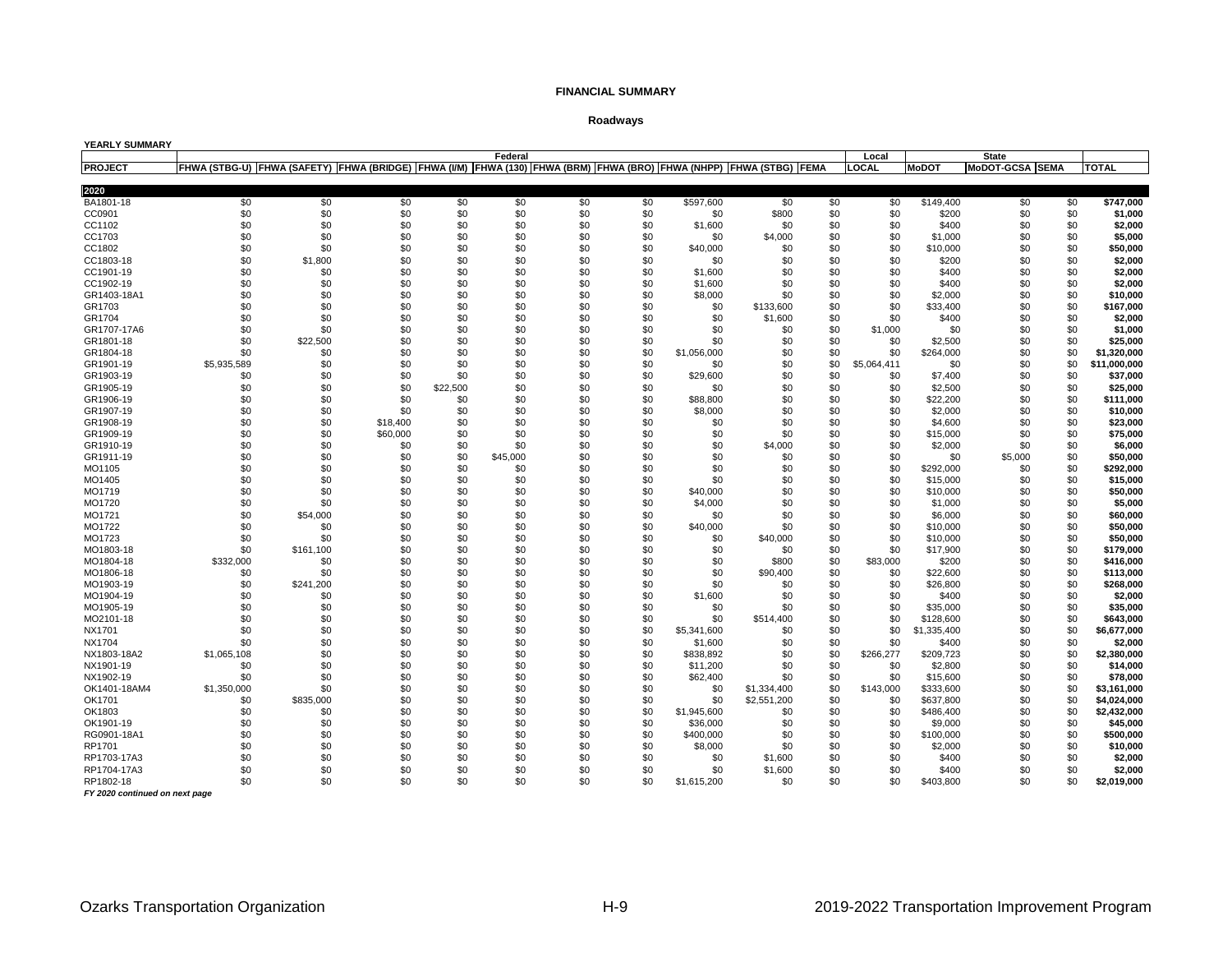## **Roadways**

| YEARLY SUMMARY           |             |                                                                                                                            |             |                      |            |            |            |                     |                |            |                 |                    |                 |            |                        |
|--------------------------|-------------|----------------------------------------------------------------------------------------------------------------------------|-------------|----------------------|------------|------------|------------|---------------------|----------------|------------|-----------------|--------------------|-----------------|------------|------------------------|
|                          |             |                                                                                                                            |             |                      | Federal    |            |            |                     |                |            | Local           |                    | <b>State</b>    |            |                        |
| <b>PROJECT</b>           |             | FHWA (STBG-U)  FHWA (SAFETY)  FHWA (BRIDGE)  FHWA (IM)  FHWA (130)  FHWA (BRM)  FHWA (BRO)  FHWA (NHPP)  FHWA (STBG)  FEMA |             |                      |            |            |            |                     |                |            | LOCAL           | <b>MoDOT</b>       | MoDOT-GCSA SEMA |            | <b>TOTAL</b>           |
| 2020 Continued           |             |                                                                                                                            |             |                      |            |            |            |                     |                |            |                 |                    |                 |            |                        |
| RP1803-18                | \$0         | \$0                                                                                                                        | \$0         | \$0                  | \$0        | \$0        | \$0        | \$688,800           | \$0            | \$0        | \$0             | \$172,200          | \$0             | \$0        | \$861,000              |
| SP1401                   | \$0         | \$0                                                                                                                        | \$0         | \$0                  | \$0        | \$0        | \$0        | \$5,600             | \$0            | \$0        | \$0             | \$1,400            | \$0             | \$0        | \$7,000                |
| SP1405-18A1              | \$0         | \$0                                                                                                                        | \$0         | \$0                  | \$0        | \$0        | \$0        | \$40,000            | \$0            | \$0        | \$0             | \$10,000           | \$0             | \$0        | \$50,000               |
| SP1413-19                | \$0         | \$0                                                                                                                        | \$0         | \$0                  | \$0        | \$0        | \$0        | \$0                 | \$39,200       | \$0        | \$0             | \$9,800            | \$0             | \$0        | \$49,000               |
| SP1419-18A1              | \$0         | \$0                                                                                                                        | \$0         | \$9,000              | \$0        | \$0        | \$0        | \$0                 | \$0            | \$0        | \$0             | \$1,000            | \$0             | \$0        | \$10,000               |
| SP1708                   | \$0         | \$0                                                                                                                        | \$0         | \$0                  | \$0        | \$0        | \$0        | \$1,600             | \$0            | \$0        | \$0             | \$400              | \$0             | \$0        | \$2,000                |
| SP1709                   | \$0         | \$0                                                                                                                        | \$0         | \$0                  | \$0        | \$0        | \$0        | \$16,000            | \$0            | \$0        | \$0             | \$4,000            | \$0             | \$0        | \$20,000               |
| SP1710                   | \$0         | \$0                                                                                                                        | \$0         | \$0                  | \$0        | \$0        | \$0        | \$3,200             | \$0            | \$0        | \$0             | \$800              | \$0             | \$0        | \$4,000                |
| SP1801-18                | \$0         | \$0                                                                                                                        | \$0         | \$0                  | \$0        | \$0        | \$0        | \$1,600             | \$0            | \$0        | \$0             | \$400              | \$0             | \$0        | \$2,000                |
| SP1802-18                | \$0         | \$0                                                                                                                        | \$0         | \$0                  | \$0        | \$0        | \$0        | \$1,600             | \$0            | \$0        | \$0             | \$400              | \$0             | \$0        | \$2.000                |
| SP1805-18                | \$0         | \$0                                                                                                                        | \$0         | ,504,800<br>\$1      | \$0        | \$0        | \$0        | \$0                 | \$0            | \$0        | \$0             | \$167,200          | \$0             | \$0        | \$1,672,000            |
| SP1809-18                | \$0         | \$0                                                                                                                        | \$0         | \$0                  | \$0        | \$0        | \$0        | \$1.497.600         | \$0            | \$0        | \$0             | \$374,400          | \$0             | \$0        | \$1,872,000            |
| SP1811-18                | \$0         | \$2,000                                                                                                                    | \$0         | \$0                  | \$0        | \$0        | \$0        | \$0                 | \$0            | \$0        | \$0             | \$0                | \$0             | \$0        | \$2,000                |
| SP1812-18                | \$0         | \$2,000                                                                                                                    | \$0         | \$0                  | \$0        | \$0        | \$0        | \$0                 | \$0            | \$0        | \$0             | \$0                | \$0             | \$0        | \$2,000                |
| SP1815-18A2              | \$0         | \$0                                                                                                                        | \$0         | \$0                  | \$0        | \$0        | \$0        | \$20,000            | \$0            | \$0        | \$0             | \$5,000            | \$0             | \$0        | \$25,000               |
| SP1816-18A2              | \$0         | \$0                                                                                                                        | \$0         | \$0                  | \$0        | \$0        | \$0        | \$58,400            | \$0            | \$0        | \$0             | \$14,600           | \$0             | \$0        | \$73,000               |
| SP1817-18A2              | \$0         | \$0                                                                                                                        | \$0         | \$0                  | \$0        | \$0        | \$0        | \$55,200            | \$0            | \$0        | \$0             | \$13,800           | \$0             | \$0        | \$69,000               |
| SP1818-19A3              | \$200,800   | \$0                                                                                                                        | \$0         | \$0                  | \$0        | \$0        | \$0        | \$1,875,200         | \$0            | \$0        | \$393,200       | \$468,800          | \$0             | \$0        | 2,938,000              |
| SP1903-19<br>SP1904-19   | \$0<br>\$0  | \$0<br>\$0                                                                                                                 | \$0<br>\$0  | \$0<br>\$0           | \$0<br>\$0 | \$0<br>\$0 | \$0<br>\$0 | \$9,600<br>\$16,000 | \$0            | \$0<br>\$0 | \$0<br>\$0      | \$2,400            | \$0<br>\$0      | \$0<br>\$0 | \$12,000<br>\$20.000   |
| SP1906-19                | \$0         | \$0                                                                                                                        | \$0         | \$0                  | \$0        | \$0        | \$0        | \$0                 | \$0<br>\$6,400 | \$0        | \$0             | \$4.000<br>\$1,600 | \$0             | \$0        | \$8,000                |
| SP1907-19                | \$0         | \$995,000                                                                                                                  | \$0         | \$0                  | \$0        | \$0        | \$0        | \$11,779,400        | \$0            | \$0        | \$0             | \$3,193,600        | \$0             | \$0        | \$15,968,000           |
| SP1908-19A2              | \$0         | \$0                                                                                                                        | \$0         | \$0                  | \$0        | \$0        | \$0        | \$8,000             | \$0            | \$0        | \$0             | \$2,000            | \$0             | \$0        | \$10,000               |
| SP1909-19A2              | \$0         | \$0                                                                                                                        | \$0         | \$0                  | \$0        | \$0        | \$0        | \$40,000            | \$0            | \$0        | \$0             | \$10,000           | \$0             | \$0        | \$50,000               |
| SP1910-19A2              | \$0         | \$0                                                                                                                        | \$0         | \$0                  | \$0        | \$0        | \$0        | \$4.000             | \$0            | \$0        | \$0             | \$1,000            | \$0             | \$0        | \$5,000                |
| SP1911-19A2              | \$0         | \$0                                                                                                                        | \$0         | \$0                  | \$0        | \$0        | \$0        | \$8,000             | \$0            | \$0        | \$0             | \$2,000            | \$0             | \$0        | \$10,000               |
| ST1901-19A3              | \$0         | \$0                                                                                                                        | \$0         | \$0                  | \$0        | \$0        | \$0        | \$0                 | \$1,600        | \$0        | \$0             | \$400              | \$0             | \$0        | \$2,000                |
| <b>SUBTOTAL</b>          | \$8,883,497 | \$2,314,600                                                                                                                |             | \$78,400 \$1,536,300 | \$45,000   | \$0        | \$0        | \$28,308,692        | \$4,724,000    |            | \$0 \$5,950,888 | \$9,093,623        | \$5,000         | \$0        | \$60,940,000           |
|                          |             |                                                                                                                            |             |                      |            |            |            |                     |                |            |                 |                    |                 |            |                        |
| 2021                     |             |                                                                                                                            |             |                      |            |            |            |                     |                |            |                 |                    |                 |            |                        |
| CC1703                   | \$0         | \$0                                                                                                                        | \$0         | \$0                  | \$0        | \$0        | \$0        | \$0                 | \$4,000        | \$0        | \$0             | \$1,000            | \$0             | \$0        | \$5,000                |
| CC1802                   | \$0         | \$0                                                                                                                        | \$0         | \$0                  | \$0        | \$0        | \$0        | \$252,800           | \$0            | \$0        | \$0             | \$63,200           | \$0             | \$0        | \$316,000              |
| CC1803-18                | \$0         | \$1,800                                                                                                                    | \$0         | \$0                  | \$0        | \$0        | \$0        | \$0                 | \$0            | \$0        | \$0             | \$200              | \$0             | \$0        | \$2,000                |
| CC1901-19                | \$0         | \$0                                                                                                                        | \$0         | \$0                  | \$0        | \$0        | \$0        | \$1,600             | \$0            | \$0        | \$0             | \$400              | \$0             | \$0        | \$2,000                |
| CC1902-19                | \$0         | \$0                                                                                                                        | \$0         | \$0                  | \$0        | \$0        | \$0        | \$1,600             | \$0            | \$0        | \$0             | \$400              | \$0             | \$0        | \$2,000                |
| GR1403-18A1              | \$0         | \$0                                                                                                                        | \$0         | \$0                  | \$0        | \$0        | \$0        | \$8,000             | \$0            | \$0        | \$0             | \$2,000            | \$0             | \$0        | \$10,000               |
| GR1707-17A6<br>GR1903-19 | \$0<br>\$0  | \$0<br>\$0                                                                                                                 | \$0<br>\$0  | \$0<br>\$0           | \$0<br>\$0 | \$0<br>\$0 | \$0<br>\$0 | \$0<br>\$1,872,800  | \$0<br>\$0     | \$0<br>\$0 | \$1.000<br>\$0  | \$0<br>\$468,200   | \$0<br>\$0      | \$0<br>\$0 | \$1.000<br>\$2,341,000 |
| GR1905-19                | \$0         | \$0                                                                                                                        | \$0         | \$2,866,500          | \$0        | \$0        | \$0        | \$0                 | \$0            | \$0        | \$0             | \$318,500          | \$0             | \$0        | \$3,185,000            |
| GR1906-19                | \$0         | \$0                                                                                                                        | \$0         | \$0                  | \$0        | \$0        | \$0        | \$1,380,000         | \$0            | \$0        | \$0             | \$345,000          | \$0             | \$0        | \$1,725,000            |
| GR1907-19                | \$0         | \$0                                                                                                                        | \$0         | \$0                  | \$0        | \$0        | \$0        | \$93,600            | \$0            | \$0        | \$0             | \$23,400           | \$0             | \$0        | \$117,000              |
| GR1908-19                | \$0         | \$0                                                                                                                        | \$267,200   | \$0                  | \$0        | \$0        | \$0        | \$0                 | \$0            | \$0        | \$0             | \$66,800           | \$0             | \$0        | \$334,000              |
| GR1909-19                | \$0         | \$0                                                                                                                        | \$1,164,800 | \$0                  | \$0        | \$0        | \$0        | \$0                 | \$0            | \$0        | \$0             | \$291,200          | \$0             | \$0        | \$1,456,000            |
| GR1910-19                | \$0         | \$0                                                                                                                        | \$0         | \$0                  | \$0        | \$0        | \$0        | \$0                 | .200<br>\$527  | \$0        | \$0             | \$131,800          | \$0             | \$0        | \$659,000              |
| GR1912-19                | \$0         | \$0                                                                                                                        | \$0         | \$0                  | \$225,000  | \$0        | \$0        | \$0                 | \$0            | \$0        | \$0             | \$0                | \$25,000        | \$0        | \$250,000              |
| MO1105                   | \$0         | \$0                                                                                                                        | \$0         | \$0                  | \$0        | \$0        | \$0        | \$0                 | \$0            | \$0        | \$0             | \$292,000          | \$0             | \$0        | \$292,000              |
| MO1405                   | \$0         | \$0                                                                                                                        | \$0         | \$0                  | \$0        | \$0        | \$0        | \$0                 | \$0            | \$0        | \$0             | \$15,000           | \$0             | \$0        | \$15,000               |
| MO1719                   | \$0         | \$0                                                                                                                        | \$0         | \$0                  | \$0        | \$0        | \$0        | \$40,000            | \$0            | \$0        | \$0             | \$10,000           | \$0             | \$0        | \$50,000               |
| MO1720                   | \$0         | \$0                                                                                                                        | \$0         | \$0                  | \$0        | \$0        | \$0        | \$3,200             | \$0            | \$0        | \$0             | \$800              | \$0             | \$0        | \$4,000                |
| MO1721                   | \$0         | \$54,000                                                                                                                   | \$0         | \$0                  | \$0        | \$0        | \$0        | \$0                 | \$0            | \$0        | \$0             | \$6,000            | \$0             | \$0        | \$60,000               |
| MO1722                   | \$0         | \$0                                                                                                                        | \$0         | \$0                  | \$0        | \$0        | \$0        | \$40,000            | \$0            | \$0        | \$0             | \$10,000           | \$0             | \$0        | \$50,000               |
| MO1723                   | \$0         | \$0                                                                                                                        | \$0         | \$0                  | \$0        | \$0        | \$0        | \$0                 | \$40,000       | \$0        | \$0             | \$10,000           | \$0             | \$0        | \$50,000               |
| MO1806-18                | \$0         | \$527,000                                                                                                                  | \$0         | \$0                  | \$0        | \$0        | \$0        | \$0                 | \$1,750,600    | \$0        | \$0             | \$569,400          | \$0             | \$0        | \$2,847,000            |
| MO1904-19                | \$0         | \$0                                                                                                                        | \$0         | \$0                  | \$0        | \$0        | \$0        | \$484,800           | \$0            | \$0        | \$0             | \$121,200          | \$0             | \$0        | \$606,000              |
| MO1905-19                | \$0         | \$0                                                                                                                        | \$0         | \$0                  | \$0        | \$0        | \$0        | \$0                 | \$0            | \$0        | \$0             | \$12,000           | \$0             | \$0        | \$12,000               |
| MO2101-18                | \$340,000   | \$0                                                                                                                        | \$0         | \$0                  | \$0        | \$0        | \$0        | \$0                 | \$0            | \$0        | \$85,000        | \$1,000            | \$0             | \$0        | \$426,000              |
| MO2102-19                | \$0         | \$412.200                                                                                                                  | \$0         | \$0                  | \$0        | \$0        | \$0        | \$0                 | \$0            | \$0        | \$0             | \$45,800           | \$0             | \$0        | \$458.000              |

*FY 2021 continued on next page*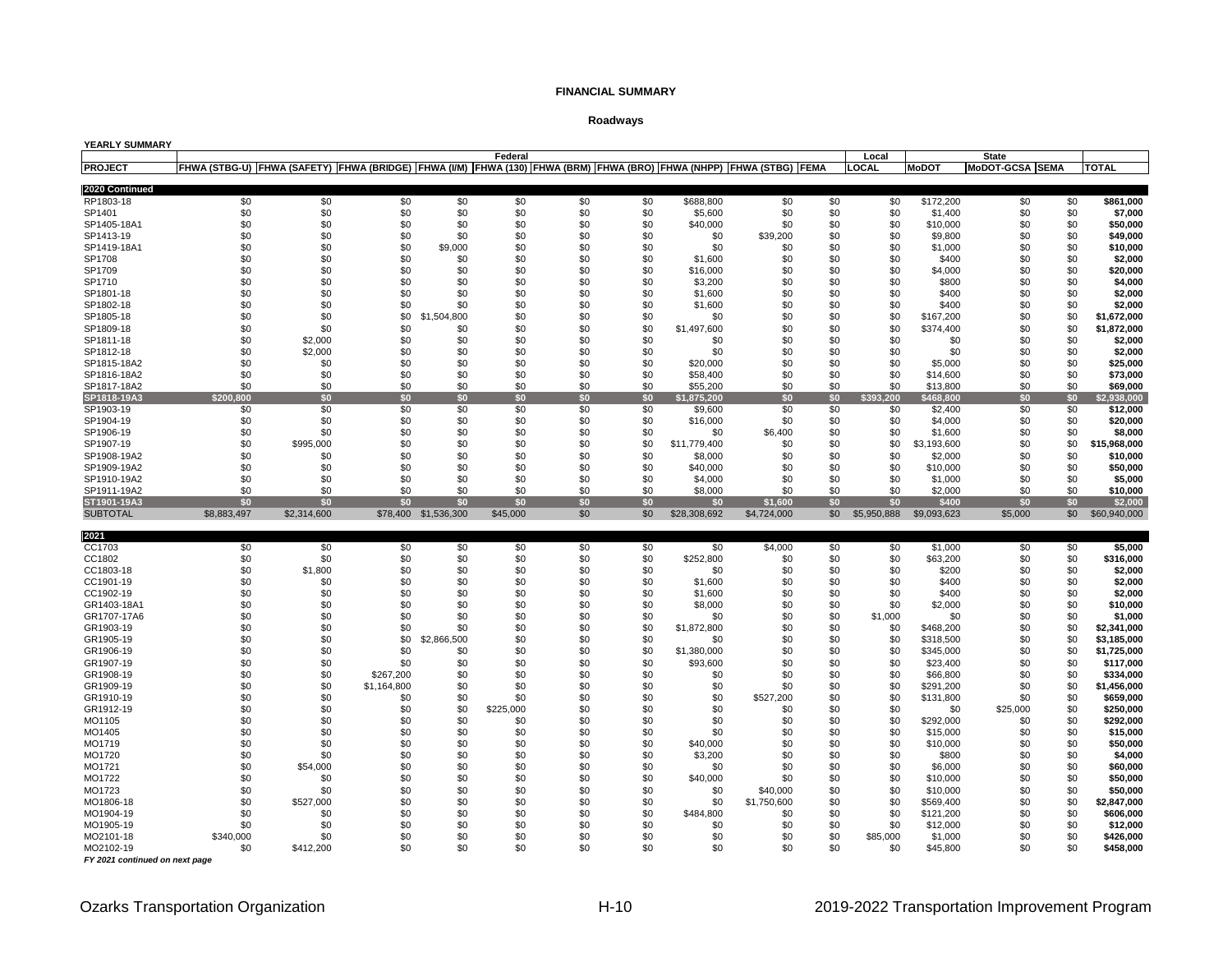## **Roadways**

| YEARLY SUMMARY     |                                                                                                                             |              |     |                         |           |           |           |              |                                                  |     |             |              |                                  |              |
|--------------------|-----------------------------------------------------------------------------------------------------------------------------|--------------|-----|-------------------------|-----------|-----------|-----------|--------------|--------------------------------------------------|-----|-------------|--------------|----------------------------------|--------------|
|                    |                                                                                                                             |              |     |                         | Federal   |           |           |              |                                                  |     | Local       |              | <b>State</b>                     |              |
| <b>PROJECT</b>     | FHWA (STBG-U)  FHWA (SAFETY)  FHWA (BRIDGE)  FHWA (I/M)  FHWA (130)  FHWA (BRM)  FHWA (BRO)  FHWA (NHPP)  FHWA (STBG)  FEMA |              |     |                         |           |           |           |              |                                                  |     | LOCAL       | <b>MoDOT</b> | MoDOT-GCSA SEMA                  | <b>TOTAL</b> |
|                    |                                                                                                                             |              |     |                         |           |           |           |              |                                                  |     |             |              |                                  |              |
| 2021 Continued     |                                                                                                                             |              |     |                         |           |           |           |              |                                                  |     |             |              |                                  |              |
| MO2103-19          | \$0                                                                                                                         | \$160,200    | \$0 | \$0                     | \$0       | \$0       | \$0       | \$0          | \$0                                              | \$0 | \$0         | \$17,800     | \$0<br>\$0                       | \$178,000    |
| NX1901-19          | \$0                                                                                                                         | \$0          | \$0 | \$0                     | \$0       | \$0       | \$0       | \$857,600    | \$0                                              | \$0 | \$0         | \$214,400    | \$0<br>\$0                       | \$1,072,000  |
| OK1901-19          | \$0                                                                                                                         | \$0          | \$0 | \$0                     | \$0       | \$0       | \$0       | \$2.323.200  | \$0                                              | \$0 | \$0         | \$580,800    | \$0<br>\$0                       | \$2.904.000  |
| RG0901-18A1        | \$0                                                                                                                         | \$0          | \$0 | \$0                     | \$0       | \$0       | \$0       | \$581,600    | \$0                                              | \$0 | \$0         | \$145,400    | \$0<br>\$0                       | \$727,000    |
| RP1701             | \$0                                                                                                                         | \$0          | \$0 | \$0                     | \$0       | \$0       | \$0       | \$8,000      | \$0                                              | \$0 | \$0         | \$2,000      | \$0<br>\$0                       | \$10,000     |
| RP1703-17A3        | \$0                                                                                                                         | \$0          | \$0 | \$0                     | \$0       | \$0       | \$0       | \$0          | \$1,600                                          | \$0 | \$0         | \$400        | \$0<br>\$0                       | \$2,000      |
| RP1704-17A3        | \$0                                                                                                                         | \$0          | \$0 | \$0                     | \$0       | \$0       | \$0       | \$0          | \$1,600                                          | \$0 | \$0         | \$400        | \$0<br>\$0                       | \$2,000      |
| SP1401             | \$0                                                                                                                         | \$0          | \$0 | \$0                     | \$0       | \$0       | \$0       | \$8,000      | \$0                                              | \$0 | \$0         | \$2,000      | \$0<br>\$0                       | \$10,000     |
| SP1413-19          | \$0                                                                                                                         | \$0          | \$0 | \$0                     | \$0       | \$0       | \$0       | \$0          | \$417,600                                        | \$0 | \$0         | \$104.400    | \$0<br>\$0                       | \$522.000    |
| SP1419-18A1        | \$0                                                                                                                         | \$0          | \$0 | \$9,000                 | \$0       | \$0       | \$0       | \$0          | \$0                                              | \$0 | \$0         | \$1,000      | \$0<br>\$0                       | \$10,000     |
| SP1708             | \$0                                                                                                                         | \$0          | \$0 | \$0                     | \$0       | \$0       | \$0       | \$812,000    | \$0                                              | \$0 | \$0         | \$203,000    | \$0<br>\$0                       | \$1,015,000  |
| SP1709             | \$0                                                                                                                         | \$0          | \$0 | \$0                     | \$0       | \$0       | \$0       | \$16,000     | \$0                                              | \$0 | \$0         | \$4,000      | \$0<br>\$0                       | \$20,000     |
| SP1710             | \$0                                                                                                                         | \$0          | \$0 | \$0                     | \$0       | \$0       | \$0       | \$676,000    | \$0                                              | \$0 | \$0         | \$169,000    | \$0<br>\$0                       | \$845,000    |
| SP1811-18          | \$0                                                                                                                         | \$2,000      | \$0 | \$0                     | \$0       | \$0       | \$0       | \$0          | \$0                                              | \$0 | \$0         | \$0          | \$0<br>\$0                       | \$2,000      |
| SP1812-18          | \$0                                                                                                                         | \$2,000      | \$0 | \$0                     | \$0       | \$0       | \$0       | \$0          | \$0                                              | \$0 | \$0         | \$0          | \$0<br>\$0                       | \$2,000      |
| SP1816-18A2        | \$0                                                                                                                         | \$0          | \$0 | \$0                     | \$0       | \$0       | \$0       | \$44,000     | \$0                                              | \$0 | \$0         | \$11,000     | \$0<br>\$0                       | \$55,000     |
| SP1817-18A2        | \$0                                                                                                                         | \$0          | \$0 | \$0                     | \$0       | \$0       | \$0       | \$56,000     | \$0                                              | \$0 | \$0         | \$14,000     | \$0<br>\$0                       | \$70,000     |
| SP1903-19          | \$0                                                                                                                         | \$0          | \$0 | \$0                     | \$0       | \$0       | \$0       | \$738,400    | \$0                                              | \$0 | \$0         | \$184,600    | \$0<br>\$0                       | \$923,000    |
| SP1904-19          | \$0                                                                                                                         | \$0          | \$0 | \$0                     | \$0       | \$0       | \$0       | \$1,124,000  | \$0                                              | \$0 | \$0         | \$281,000    | \$0<br>\$0                       | \$1,405,000  |
| SP1906-19          | \$0                                                                                                                         | \$0          | \$0 | \$0                     | \$0       | \$0       | \$0       | \$0          | \$1.039.200                                      | \$0 | \$0         | \$259,800    | \$0<br>\$0                       | \$1.299.000  |
| <b>SUBTOTAL</b>    | \$340,000                                                                                                                   | \$1,159,200  |     | \$1,432,000 \$2,875,500 | \$225,000 | \$0       | \$0       | \$11,423,200 | \$3,781,800                                      | \$0 | \$86,000    | \$5,000,300  | \$25,000<br>\$0                  | \$26,348,000 |
|                    |                                                                                                                             |              |     |                         |           |           |           |              |                                                  |     |             |              |                                  |              |
| 2022               |                                                                                                                             |              |     |                         |           |           |           |              |                                                  |     |             |              |                                  |              |
| CC1802             | \$0                                                                                                                         | \$0          | \$0 | \$0                     | \$0       | \$0       | \$0       | \$3,593,600  | \$0                                              | \$0 | \$0         | \$898,400    | \$0<br>\$0                       | \$4,492,000  |
| CC1803-18          | \$0                                                                                                                         | \$1,800      | \$0 | \$0                     | \$0       | \$0       | \$0       | \$0          | \$0                                              | \$0 | \$0         | \$200        | \$0<br>\$0                       | \$2,000      |
| CC1901-19          | \$0                                                                                                                         | \$0          | \$0 | \$0                     | \$0       | \$0       | \$0       | \$1,600      | \$0                                              | \$0 | \$0         | \$400        | \$0<br>\$0                       | \$2,000      |
| CC1902-19          | \$0                                                                                                                         | \$0          | \$0 | \$0                     | \$0       | \$0       | \$0       | \$1,600      | \$0                                              | \$0 | \$0         | \$400        | \$0<br>\$0                       | \$2,000      |
| GR1502             | \$0                                                                                                                         | \$0          | \$0 | \$0                     | \$0       | \$0       | \$0       | \$0          | \$0                                              | \$0 | \$1,000,000 | \$0          | \$0<br>\$0                       | \$1,000,000  |
| GR1707-17A6        | \$0                                                                                                                         | \$0          | \$0 | \$0                     | \$0       | \$0       | \$0       | \$0          | \$0                                              | \$0 | \$1,000     | \$0          | \$0<br>\$0                       | \$1,000      |
| GR1902-19          | \$3,246,479                                                                                                                 | \$0          | \$0 | \$0                     | \$0       | \$0       | \$0       | \$0          | \$0                                              | \$0 | \$1,253,521 | \$0          | \$0<br>\$0                       | \$4,500,000  |
| GR1907-19          | \$0                                                                                                                         | \$0          | \$0 | \$0                     | \$0       | \$0       | \$0       | \$1,696,000  | \$0                                              | \$0 | \$0         | \$424.000    | \$0<br>\$0                       | \$2.120.000  |
| MO1105             | \$0                                                                                                                         | \$0          | \$0 | \$0                     | \$0       | \$0       | \$0       | \$0          | \$0                                              | \$0 | \$0         | \$292,000    | \$0<br>\$0                       | \$292,000    |
| MO1405             | \$0                                                                                                                         | \$0          | \$0 | \$0                     | \$0       | \$0       | \$0       | \$0          | \$0                                              | \$0 | \$0         | \$15,000     | \$0<br>\$0                       | \$15,000     |
| MO1719             | \$0                                                                                                                         | \$0          | \$0 | \$0                     | \$0       | \$0       | \$0       | \$40,000     | \$0                                              | \$0 | \$0         | \$10,000     | \$0<br>\$0                       | \$50,000     |
| MO1721             | \$0                                                                                                                         | \$54,000     | \$0 | \$0                     | \$0       | \$0       | \$0       | \$0          | \$0                                              | \$0 | \$0         | \$6,000      | \$0<br>\$0                       | \$60,000     |
| MO1722             | \$0                                                                                                                         | \$0          | \$0 | \$0                     | \$0       | \$0       | \$0       | \$40,000     | \$0                                              | \$0 | \$0         | \$10,000     | \$0<br>\$0                       | \$50,000     |
| MO1723             | \$0                                                                                                                         | \$0          | \$0 | \$0                     | \$0       | \$0       | \$0       | \$0          | \$40,000                                         | \$0 | \$0         | \$10,000     | \$0<br>\$0                       | \$50,000     |
| MO1904-19          | \$0                                                                                                                         | \$0          | \$0 | \$0                     | \$0       | \$0       | \$0       | \$1,514,400  | \$0                                              | \$0 | \$0         | \$378,600    | \$0<br>\$0                       | \$1,893,000  |
| MO1905-19          | \$0                                                                                                                         | \$0          | \$0 | \$0                     | \$0       | \$0       | \$0       | \$0          | \$0                                              | \$0 | \$0         | \$23,500     | \$0<br>\$0                       | \$23,500     |
| RG0901-18A1        | \$0                                                                                                                         | \$6,688,000  | \$0 | \$0                     | \$0       | \$0       | \$0       | \$4,554,400  | \$0                                              | \$0 | \$0         | \$2,810,600  | \$0<br>\$0                       | \$14,053,000 |
| RP1703-17A3        | \$0                                                                                                                         | \$0          | \$0 | \$0                     | \$0       | \$0       | \$0       | \$0          | \$1,600                                          | \$0 | \$0         | \$400        | \$0<br>\$0                       | \$2,000      |
| RP1704-17A3        | \$0                                                                                                                         |              |     |                         |           | \$0       |           |              |                                                  | \$0 |             | \$400        | \$0                              |              |
|                    |                                                                                                                             | \$0          | \$0 | \$0                     | \$0       |           | \$0       | \$0          | \$1,600                                          |     | \$0         |              | \$0                              | \$2,000      |
| SP1401             | \$0                                                                                                                         | \$0          | \$0 | \$0                     | \$0       | \$0       | \$0       | \$432,000    | \$0                                              | \$0 | \$0         | \$108,000    | \$0<br>\$0                       | \$540,000    |
| SP1811-18          | \$0                                                                                                                         | \$2,000      | \$0 | \$0                     | \$0       | \$0       | \$0       | \$0          | \$0                                              | \$0 | \$0         | \$0          | \$0<br>\$0                       | \$2,000      |
| SP1812-18          | \$0                                                                                                                         | \$2,000      | \$0 | \$0                     | \$0       | \$0       | \$0       | \$0          | \$0                                              | \$0 | \$0         | \$0          | \$0<br>\$0                       | \$2,000      |
| SP1816-18A2        | \$0                                                                                                                         | \$0          | \$0 | \$0                     | \$0       | \$0       | \$0       | \$4,000      | \$0                                              | \$0 | \$0         | \$1,000      | \$0<br>\$0                       | \$5,000      |
| SP1817-18A2        | \$0                                                                                                                         | \$0          | \$0 | \$0                     | \$0       | \$0       | \$0       | \$1,600      | \$0                                              | \$0 | \$0         | \$400        | \$0<br>\$0                       | \$2,000      |
| <b>SUBTOTAL</b>    | \$3.246.479                                                                                                                 | \$6,747,800  | \$0 | \$0                     | \$0       | \$0       | \$0       | \$11,879,200 | \$43,200                                         | \$0 | \$2,254,521 | \$4,989,300  | \$0<br>\$0                       | \$29,160,500 |
| <b>GRAND TOTAL</b> | \$35,535,782                                                                                                                | \$12,521,500 |     | \$3,020,800 \$4,698,900 | \$450,000 | \$963,132 | \$506,655 | \$68,983,492 | \$36,640,080 \$740,993 \$15,280,896 \$31,214,531 |     |             |              | \$50,000 \$123,499 \$210,730,260 |              |